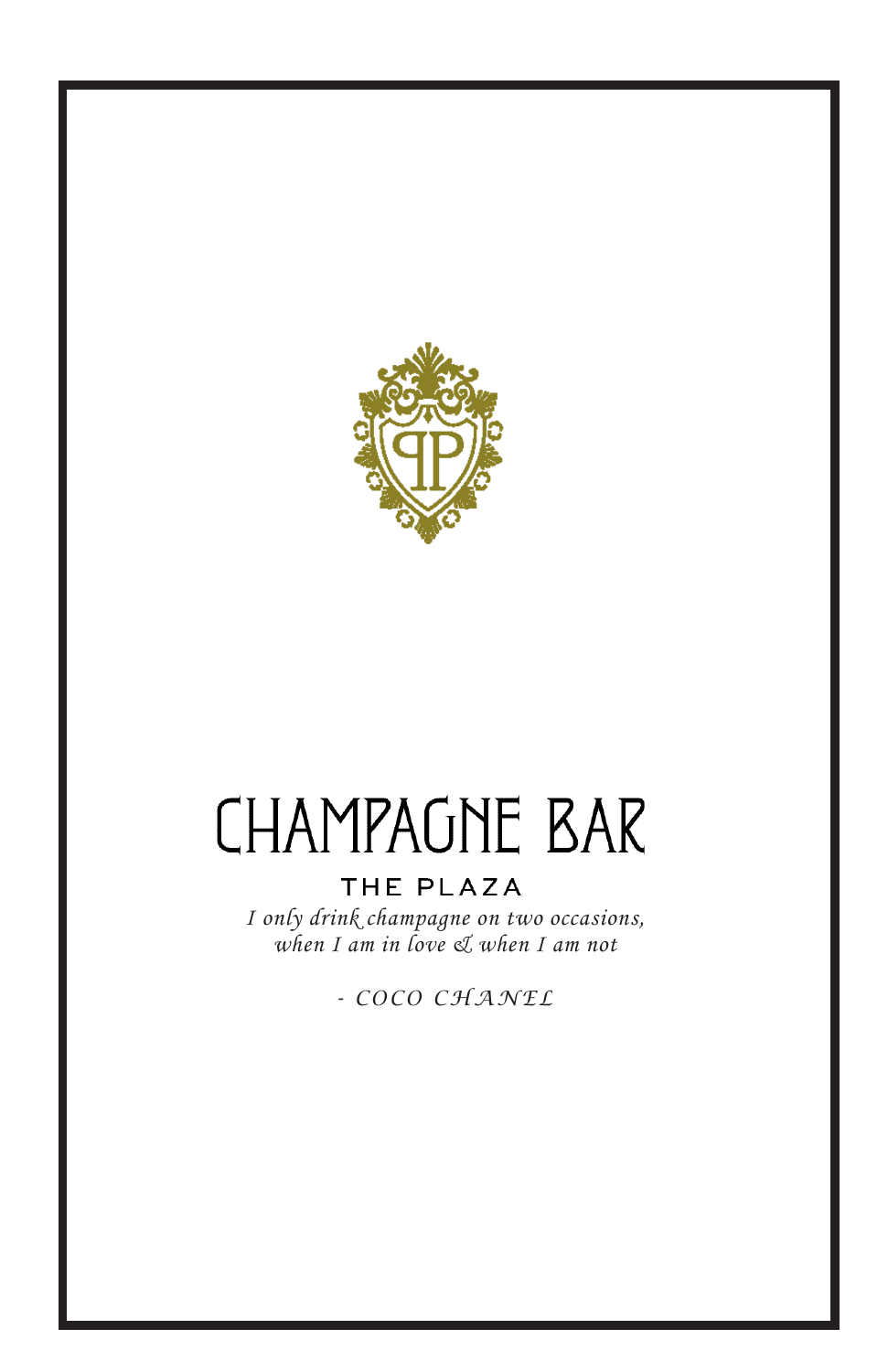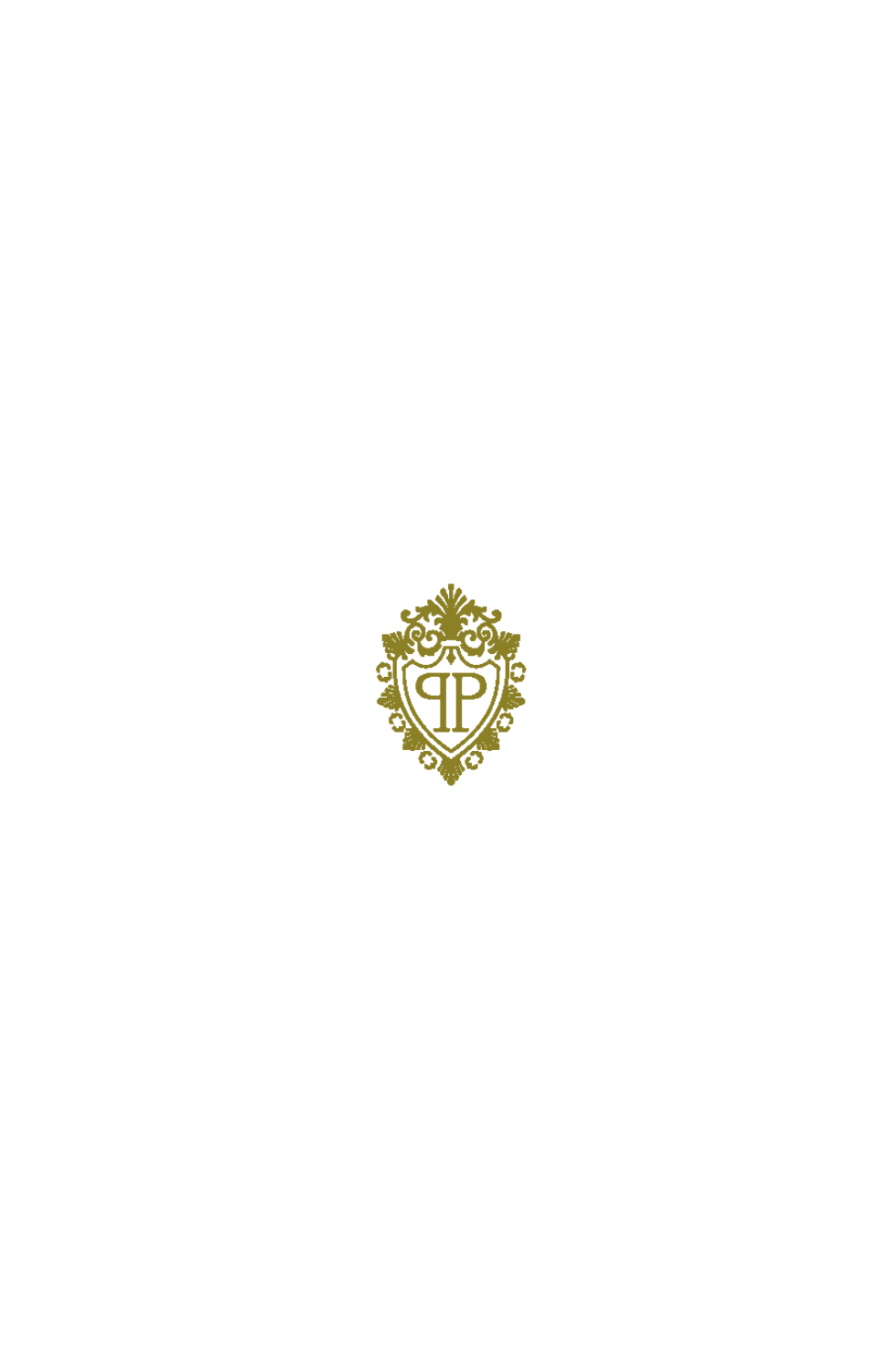Let's Plaza Again

## *Exclusive to the Champagne Bar - Elevate your senses in this extraordinary pairing of Special Reserve Ossetra caviar and 2014 Roederer Cristal.*

*Petrossian Special Reserve Ossetra Caviar House Petrossian takes this legendary breed to new heights. Only the finest batches are ever considered and very few of those are worthy of the Special Reserve label. The full flavor, the rich perfume, the bold burst of brine. Close your eyes, imagine that sublime experience and then elevate it beyond your expectations.*

*That is Special Reserve.*

*House of Louis Roederer Cristal 2014 Ever since Tsar Alexander II asked to create a special cuvée in 1876*

*Cristal has become synonymous with leading prestige cuvée of Champagne. Its classic bouquet is both elegant and discreet. Pear and red currants are combined with nuances of hot pastries and freshly baked Tarte Tatin. The textures are silky, velvety and luscious; they provide perfect overtones to the wine's sensual ensemble. Powdery and salty nuances stimulate the edges of the tongue, adding a precise and energetic quality.*

> *\$695 inclusive of two glasses of 2014 Cristal*

### +*\$155 750ml of 2014 Cristal*

*classic caviar accompaniments upon request*

Please inform your server of any allergies. Consuming raw or undercooked meats, poultry, seafood, shellfish, or eggs may increase your risk of food borne illness.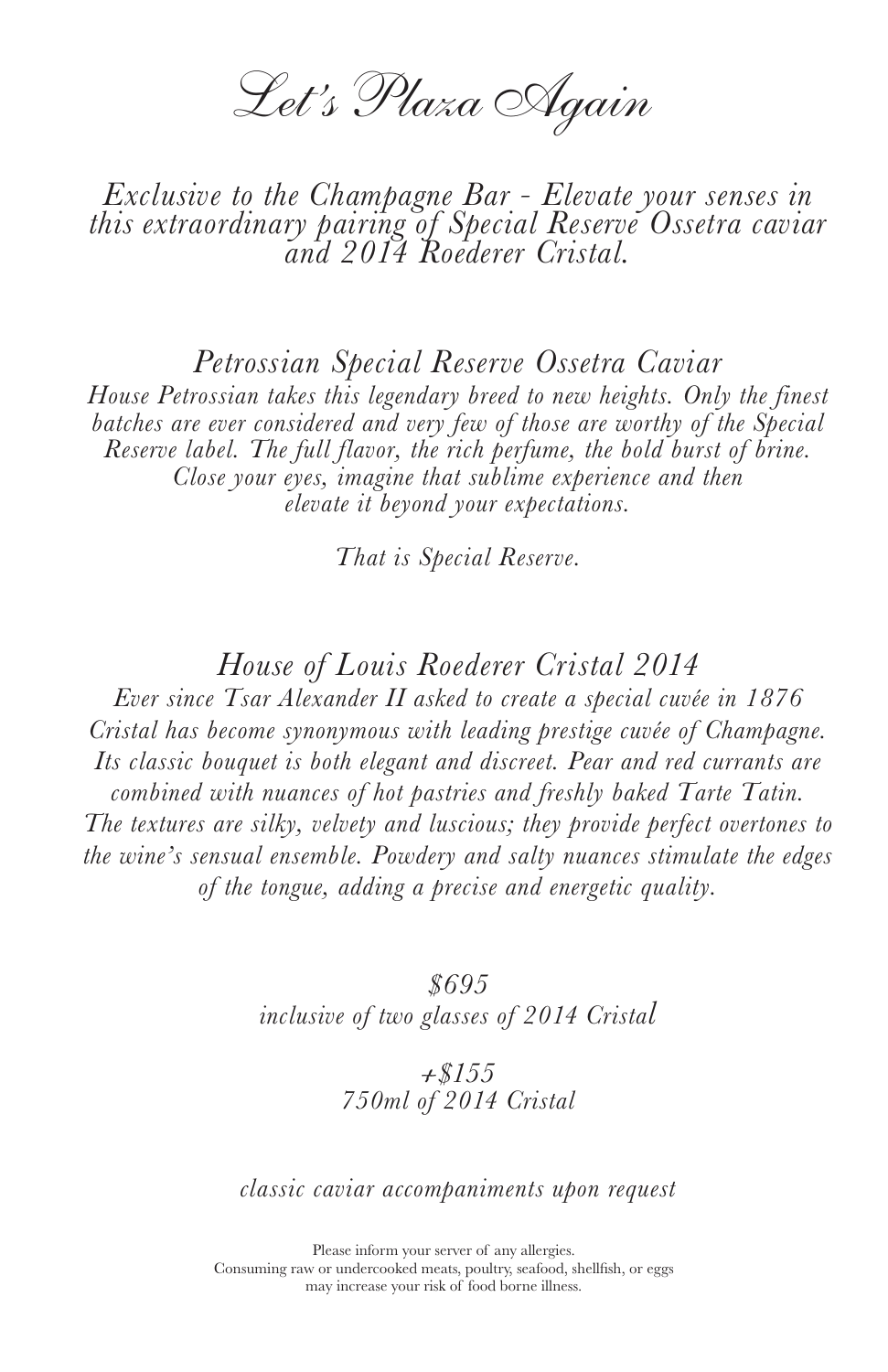Light Fare

TUNA TARTARE 35 ahi tuna, avocado, finger limes, cracked pepper vinaigrette

SHRIMP COCK TAIL 34 poached prawns, lemon zest, cocktail sauce

#### PLAZA LOBSTER ROLL 38

maine lobster, citrus bouillon, butter potato roll, cilantro yuzu aioli with imperial osetra caviar 58 served with french fries

> CAVIAR SERVICE petrossian tsar imperial ossetra 205/20 grams kaluga huso hybrid imperial 295/20 grams

OYSTER ON A HALF SHELL HAL F DOZE N 19 DOZEN 38 daily selection, mignonette and cocktail sauce

CLASSIC TURKEY CLUB 29 green leaf lettuce, smoked bacon, heirloom tomato, fries

FOIE GRAS & TRUFFLE MOUSSE 36 dark chocolate, anjou pear compôte, walnut - raisin toast points

## SAL ADS

*add chicken 11, salmon 15, shrimp 17*

CAESAR SALAD 24 gem lettuce, parmesano reggiano, cracked pepper croutons, caesar dressing

> FARM LETTUCES 23 shaved vegetables, heirloom tomatoes, citrus vinaigrette

Please inform your server of any allergies. Consuming raw or undercooked meats, poultry, seafood, shellfish, or eggs may increase your risk of food borne illness.